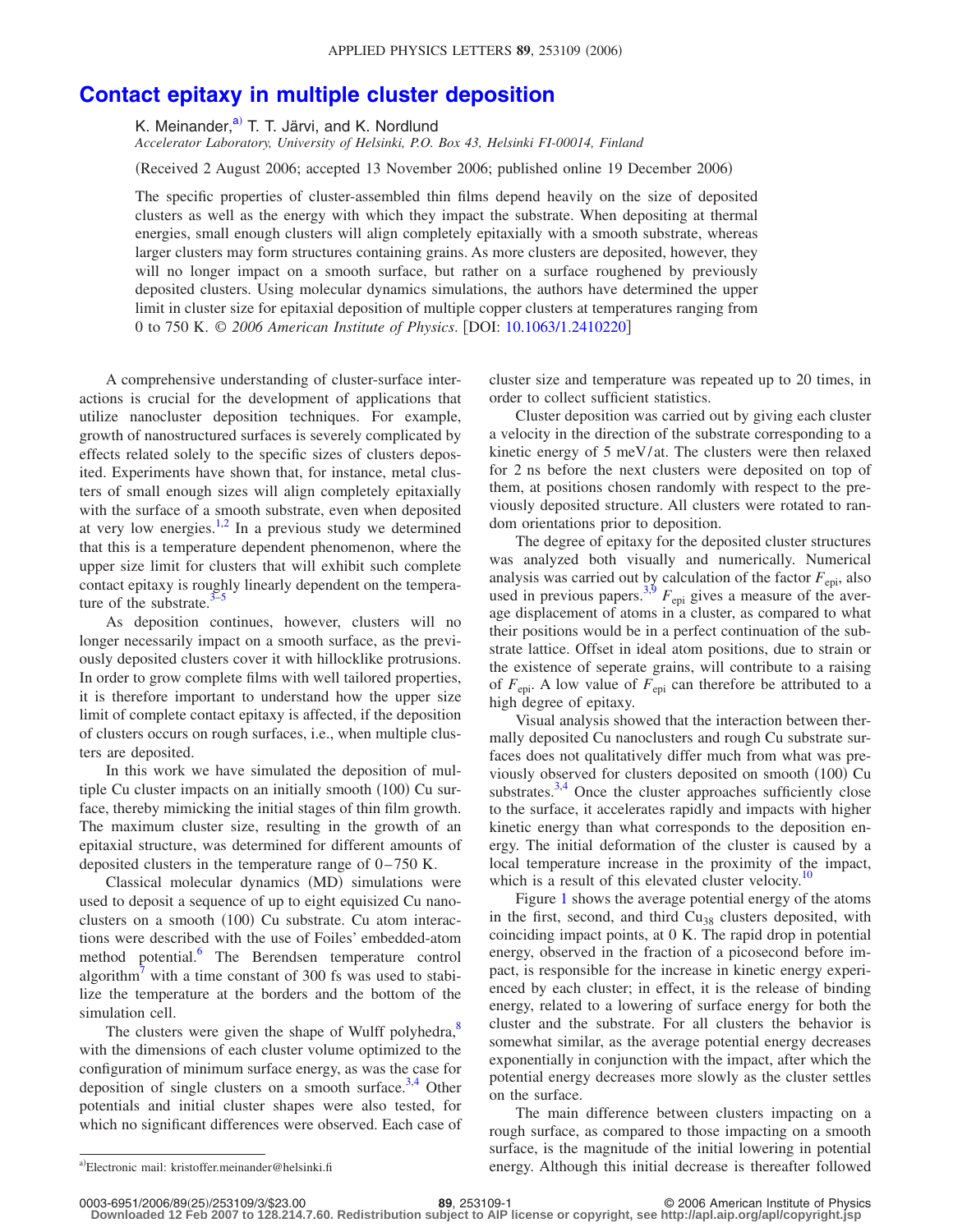<span id="page-1-0"></span>

FIG. 1. Average potential energy of the atoms in the first, second, and third  $Cu<sub>38</sub>$  clusters deposited on a smooth substrate at 0 K. The inset shows the local increase in temperature associated with each impact.

by a continued lowering of the potential energy, as the cluster settles into its final position, it is mainly this initial lowering that causes an extreme increase in the temperature of the cluster's local surroundings. The inset in Fig. [1](#page-1-0) clearly shows how a temperature increase occurs simultaneously with the initial drop in potential energy.

If the first cluster deposited on a smooth surface is close to the upper limit in size for complete contact epitaxy, it will form a hillocklike structure. As a second cluster approaches this structure it will interact with a smaller projected surface area, due to the curvature of the hillock. Figure  $2(a)$  $2(a)$  illustrates how the projected surface area of interaction is much larger for the cluster approaching a smooth surface than it is for the cluster approaching a hillock, in Fig.  $2(b)$  $2(b)$ , even though their interaction range is the same. Figure  $2(c)$  $2(c)$  shows a snapshot of a situation, similar to that of Fig.  $2(b)$  $2(b)$ , occuring in the MD simulations.

The total potential energy of the second cluster may later approach that of the initially deposited cluster, as it further relaxes on the surface, but the increase in local temperature resulting from the initial rapid increase in kinetic energy will be less than for a cluster approaching a smooth surface. In a related paper we show that a cluster will align completely epitaxially due to the increase in kinetic energy occurring at impact, only if the momentary elevation in temperature rises above the superheating melting point of the cluster. $11,12$  $11,12$ 

Because the surface to volume ratio of clusters, and hence surface energy per atom that is released upon impact, increases as their size decreases, the use of smaller clusters will result in higher local temperatures upon impact. This compensates for lowering caused by the interaction with a rough surface. A previous study has shown that the probabil-

<span id="page-1-1"></span>

FIG. 2. Schematic diagram, showing the differences in projected surface area of interaction between (a) a cluster and a smooth surface, and (b) a cluster and the hillock remaining after a previous cluster impact. (c) shows

<span id="page-1-2"></span>

FIG. 3. Maximum size of Cu clusters that achieve full contact epitaxy when multiple amounts of clusters are deposited in sequence on a Cu substrate as a function of the temperature of the substrate.

ity of a single cluster achieving complete contact epitaxy can also be raised, if momentary temperatures are increased through the use of higher deposition energies. $^{13}$ 

Visual analysis showed that a lower local temperature during cluster relaxation also results in a more restrained lateral spreading of the cluster, and hence a smaller radius of curvature for the resulting hillock structure, independent of whether the structure is epitaxial or not. As the next cluster approaches this sharper apex, it will experience an even lesser increase in temperature. This sharpening of the apex will continue until the smallest possible radius of curvature is achieved.

The minimum hillock radius is limited by cluster size, and will therefore eventually decrease to approximately the cluster radius. The following clusters deposited will thereafter experience the same average potential drop and, consequently, the same local temperature increase. This can clearly be seen in Fig. [1](#page-1-0) for the case of the second and third clusters. As the deposited structure grows in height, dissipation of heat from the impact will, however, slow down, thereby allowing for a longer period of time at elevated temperatures.

The upper size limit of complete contact epitaxy decreases for each additional cluster deposited on an initially smooth surface, as can be seen in Fig. [3.](#page-1-2) The magnitude of this decrease, however, subsides as the amount of deposited clusters increases, eventually approaching a level where all additionally deposited clusters experience the same local temperature increase upon impact. This effect may allow for the possible growth of thicker epitaxial films using cluster deposition.

The maximum cluster radius (approximately the cube root of the number of atoms it contains), for clusters that reach complete contact epitaxy, is, to a close approximation, linearly dependent on substrate temperature during deposition, for all amounts of clusters deposited.<sup>3</sup> Small enough grains, if still remaining in the cluster after its initial rearrangement, can later be relaxed through grain boundary dislocation reactions, more specifically the untwinning of twin boundaries, caused by thermal motion of Shockley partial dislocations at the grain boundaries.<sup>11,[14](#page-2-13)</sup> These mechanisms will be described in greater detail in a related paper.<sup>11</sup> Relaxation of deposited clusters is a combination of rapid rearrangement due to the initial increase in local temperature and

a snapshot of a Cu<sub>38</sub> cluster approaching a hillock.<br>Downloaded 12 Feb 2007 to 128.214.7.60. Redistribution subject to AIP license or copyright, see http://apl.aip.org/apl/copyright.jsp